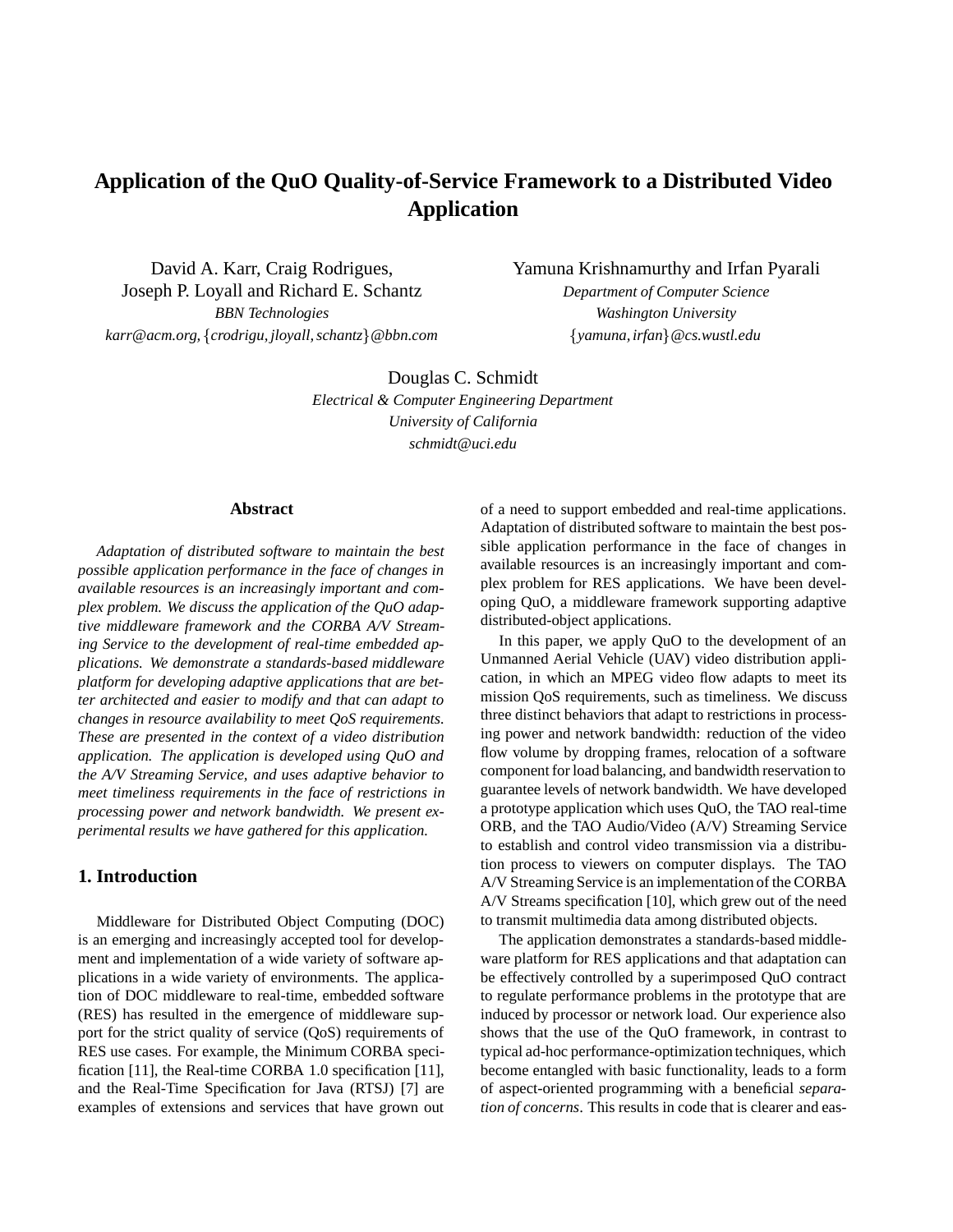ier to modify, and promotes re-usability of software under different requirements.

The rest of this paper is organized as follows. Section 2 provides a brief introduction to QuO. Section 3 describes the UAV implementation. Section 4 describes the way in which the UAV prototype can adapt to resource constraints using QuO while still delivering its live video feed in a timely manner using the A/V Streaming Service. In Section 5, we present empirical results showing the improvement in performance under load provided by adaptation and the software engineering benefits of using the QuO framework to implement QoS concerns. Section 6 discusses related work. Section 7 projects future work on this research. Finally, Section 8 presents some concluding remarks.

### **2. An Adaptive Framework for DOC**

### **2.1. The Benefits of Adaptation**

Except in systems whose deployment environment is extremely stable, operational DOC systems will encounter more-or-less temporary conditions that impinge on their available computing resources (e.g., processing power and network bandwidth) and have a consequent effect on the ability of the system to deliver the QoS needed by users. For example, other applications may require resources, hardware may fail, or the network may be reconfigured.

It is also possible in many cases that the desired QoS may change depending on the usage patterns at any given time, e.g., some use cases may require a great volume of data (high precision) even if this comes at the expense of latency (timeliness); other use cases may reverse these priorities.

It is desirable, therefore, that software systems be able to adapt to these varying resources and needs. Because of this, many existing systems already incorporate specialized adaptations (typically ad-hoc and local to a subsystem) to adapt to at least some of these variations. In other cases, adaptive behaviors are encoded in more general-purpose software; for example, the TCP protocol will adjust its data rate upward as bandwidth becomes available to support transmission of more data, and downward when not enough bandwidth is available to transmit data at the current rate. Such adaptations tend to be "one size fits all," however, and prove to be poor behaviors for certain applications.

# **2.2. The Benefits of a Framework**

Adaptation is made more complicated by applicationlevel issues. For example, consider a video-editing system in which the user can fast-forward to a desired section of the video and then copy that section frame by frame to a new file. During the fast-forward mode, the most important performance characteristic may be that the position in the

video (measured in seconds since the beginning) advance at a constant rate. The number of frames actually transmitted during any given period of real time is less critical, provided the user is shown enough frames to detect what scene or action is being shown. Once the "copy" mode is entered, however, it is critical to copy every frame, even if it is not possible to do so at the normal speed of motion of the video.

Protocols such as TCP and UDP can be configured to adapt within a reasonable set of parameters in either one of the two application modes described above. The difficulty is that this application must be able to switch between one mode and the other during its execution. This complicates the application's interface to network facilities; the code that implements the "fast forward" and "copy" functions must be tangled up with code to achieve the needed QoS at any instant in the communications protocols. The complexity of this greatly increases when other considerations (e.g., running in different computing environments, or other user preferences) are taken into account. It is therefore desirable to *separate the concerns* of the program's functional specification and these condition-dependent optimizations of QoS. Separation of concerns is the primary objective of Aspect-Oriented Programming [3].

The use of an appropriate framework to handle these QoS concerns alongside the functional code created by the application developer, enables a separation of concerns. As we will see, this results in code that is much clearer, is developed at a greater speed, and is easily modifiable to meet new performance requirements.

#### **2.3. The Benefits of QuO**

Quality Objects (QuO) is a distributed object computing (DOC) framework designed to develop distributed applications that can specify (1) their QoS requirements, (2) the system elements that must be monitored and controlled to measure and provide QoS, and (3) the behavior for adapting to QoS variations that occur at run-time.

In a client-to-object logical method call over a typical DOC toolkit, a client makes a logical method call to a remote object. In a traditional CORBA application, the client does this by invoking the method on a local ORB proxy. The proxy marshals the argument data, which the local ORB then transmits across the network. The ORB on the server side receives the message call, and a remote proxy (i.e., a skeleton) then unmarshals the data and delivers it to the remote servant. Upon method return, the process is reversed.

A method call in the QuO framework is a superset of a traditional DOC call, including the following components:

 Contracts specify the level of service desired by a client, the level of service an object expects to provide, operating regions indicating possible measured QoS, and actions to take when the level of QoS changes.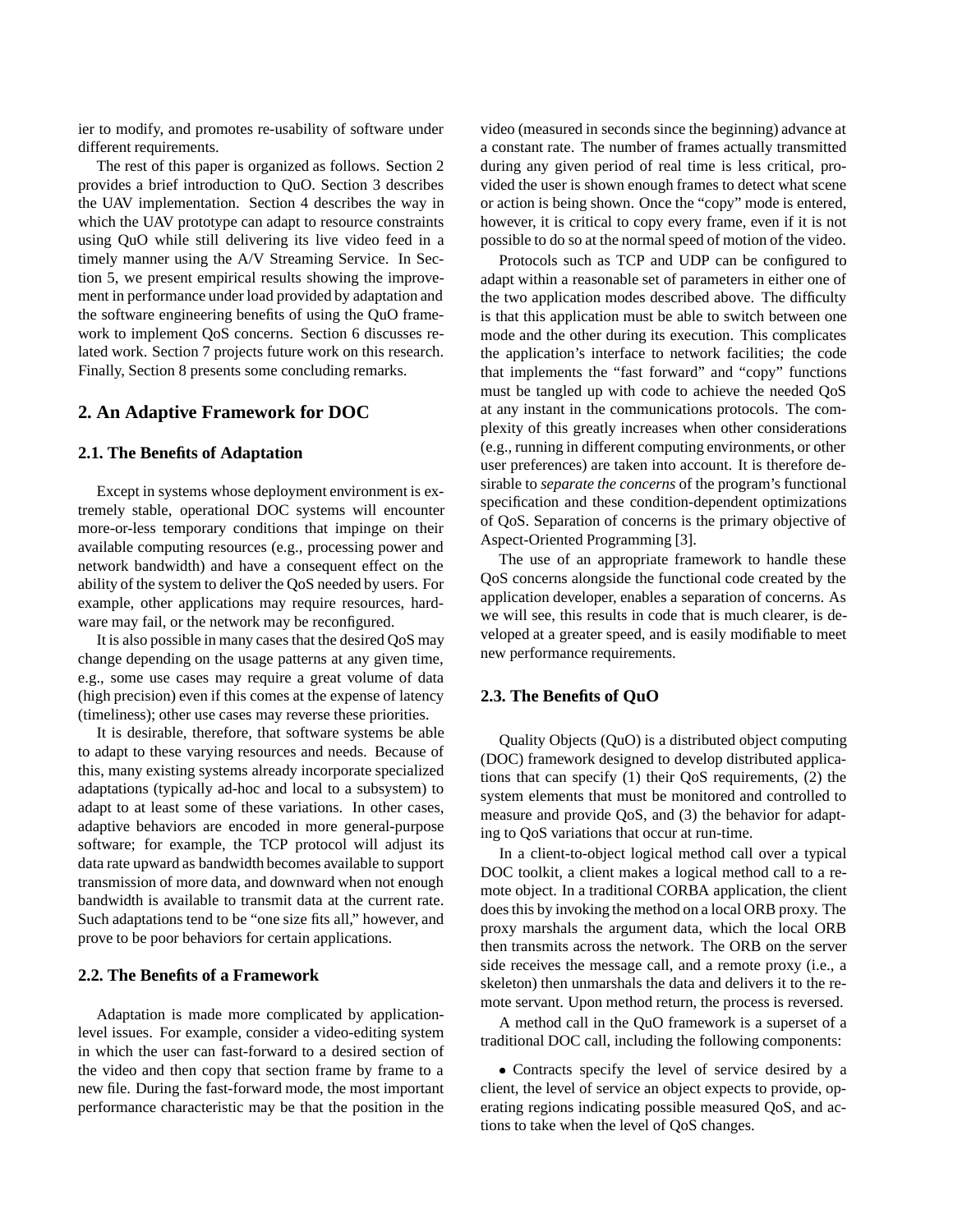Delegates act as local proxies for remote objects. Each delegate provides an interface similar to that of the remote object stub, but adds locally adaptive behavior based upon the current state of QoS in the system, as measured by the contract.

 System condition objects provide interfaces to resources, mechanisms, objects, and ORBs in the system that need to be measured and controlled by QuO contracts.

In addition to traditional application developers (who develop the client and object implementations) and mechanism developers (who develop the ORBs, property managers, and other distributed resource control infrastructure), QuO applications involve another group of developers, namely QoS developers. QoS developers are responsible for defining QuO contracts, system condition objects, callback mechanisms, and object delegate behavior. To support the added role of QoS developer, we have developed a QuO toolkit, consisting of the following components:

 Quality Description Languages (QDL) for describing the QoS aspects of QuO applications, such as QoS contracts and adaptive behavior, described in [5, 6].

 The QuO runtime kernel, which coordinates evaluation of contracts and monitoring of system condition objects, described in [14].

 Code generators that weave together QDL descriptions, the QuO kernel code, and client code to produce a single application program, discussed in [5].

The QuO contract offers a number of powerful abstractions for programming QoS in a DOC application. These include *regions*, which abstract the notion of regions of operation which may depend on user preferences or on the condition of the computing environment (as reflected by the system conditions). The QuO contract may also contain *states*, an abstraction on which one can program a state machine whose inputs are the changing system conditions.

The QuO middleware currently supports CORBA applications in C++ and Java, and Java RMI applications.

# **3. The Unmanned Air Vehicle application**

As part of an activity for the US Navy at the Naval Surface Warfare Center in Dahlgren, Virginia, USA, we have been developing a prototype concept application for use with an Unmanned Aerial Vehicle (UAV). A UAV is a remote-controlled aircraft that is launched in order to obtain a view of an engagement, performing such functions as spotting enemy movements or locating targets. A UAV can receive remote-control commands from a ship in order to perform such actions as changing its direction of flight or directing a laser at a target.

The prototype supports the UAV concept of operation by disseminating data from a UAV throughout a remotely located ship. As shown in Figure 1, there are several steps to



**Figure 1. Typical UAV operation**

this process:

- 1. Video feed from off-board source (UAV).
- 2. Distributor sends video to hosts on ship's network.
- 3. Users' hosts receive video and display it.
- 4. Users analyze the data and send commands to the UAV to control it.

Our prototype simulates the first three of these steps. The command phase of the fourth step is observed as a requirement to be able control the timeliness of data displayed on a user's video monitor: if the data is too stale, it will not represent the current situation of the physical UAV and the scene it is observing, and the user cannot control the UAV appropriately. Hence, for example, for such uses it is not acceptable to suspend the display during a period of network congestion and resume the display from the same point in the video flow when bandwidth is restored.

# **3.1. Prototype architecture**

Figure 2 illustrates the initial architecture of the demonstration. It is a three-stage pipeline, with an off-board UAV sending MPEG video to an on-board video distribution process. The off-board UAV is simulated by a process that continually reads an MPEG file and sends it to the distribution process. The video distribution process then sends the video frames to multiple video display processes.



**Figure 2. UAV Prototype Architecture**

QuO adaptation is used as part of an overall system concept to provide load-invariant performance. Video displays located throughout the ship must display the current images observed by the UAV with acceptable fidelity, regardless of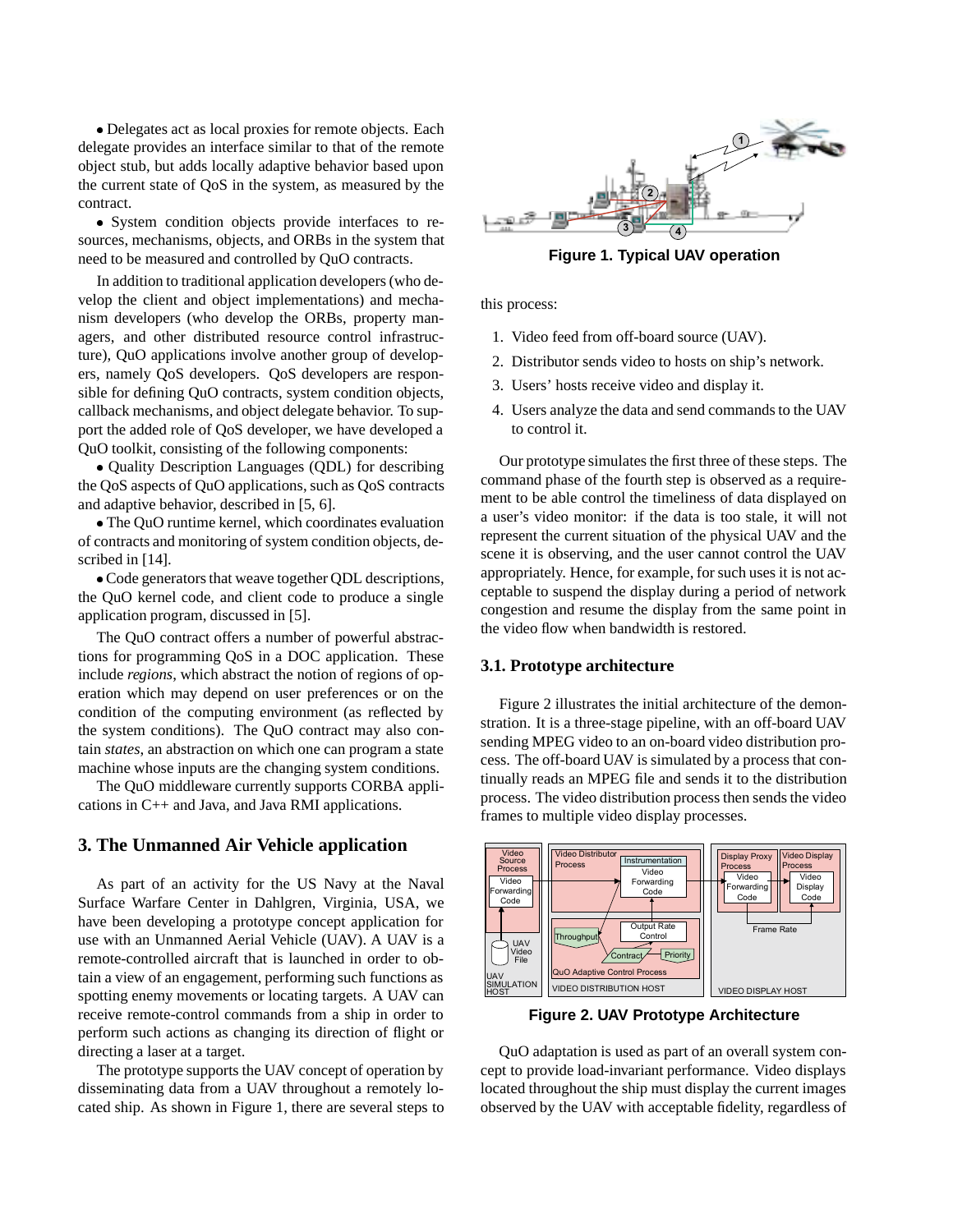the network and host load, in order for the shipboard operators to achieve their missions (e.g., flying the UAV or tracking a target). There are several ways to achieve this goal by appropriate adaptations to various conditions of the system. Among the possible adaptive strategies are:

 Send a reduced amount of data, e.g., by dropping frames of the video. The resultant video appears as if the camera had simply captured fewer images per second, without affecting the speed at which objects in the scene move.

 Move the distributor from an overloaded host to a different host where more CPU is available.

 Use a bandwidth reservation protocol to ensure that the distributor is able to send the necessary data to the viewers through the network, even when the network is congested.

#### **3.2. A/V Streams transport**

All remote method calls in this architecture are made via TAO, the real-time ORB developed by the Distributed Object Computing Group at Washington University in St. Louis [12]. However, in early versions of the prototype, ad-hoc TCP connections were made between the processes in order to transmit video data. This made reconfiguration of the system processes (*e.g.,* changing the number of processes or their locations) difficult, as it was necessary for each process to know the specific hosts and ports that would be used to establish each connection. In current versions, we have replaced this flow connection setup between the various processes with the TAO A/V Streaming Service [8]. This is an implementation of the CORBA A/V Streaming Service [9], which supports multimedia applications, such as video-on-demand. The TAO A/V Streaming Service is layered over TAO and ACE [13], which handle flow control processing and media transfer, respectively.

The CORBA A/V Streaming Service controls and manages the creation of streams between two or more media devices. Although the original intent of this service was to transmit audio and video streams, it can be used to send any type of data. Streams are terminated by endpoints that can be distributed across networks and are controlled by a stream control interface, which manages the behavior of each stream.

The CORBA A/V Streaming Service combines (1) the flexibility and portability of the CORBA object-oriented programming model with (2) the efficiency of lower-level transport protocols. The stream connection establishment and management is performed via conventional CORBA operations. In contrast, data transfer can be performed directly via more efficient lower-level protocols, such as ATM, UDP, TCP, and RTP. This separation of concerns addresses the needs of developers who want to leverage the language and platform flexibility of CORBA, without incurring the overhead of transferring data via the standard



**Figure 3. Adaptation by filtering frames**

CORBA inter-operable inter-ORB protocol (IIOP) operation path through the ORB.

# **4. Adaptation in UAV**

In this section, we discuss some performance issues in our UAV concept application, and adaptive behaviors that address these issues.

A bottleneck may occur in the application because at some point along the video transport path there are not enough resources to send the entire video to the viewers in real time. For example, the distributor host may not have enough CPU available to dispatch video frames to all viewers at that rate, or there may be insufficient bandwidth in the network path to one or more viewers. In either of these cases, we detect the bottleneck by tracking the number of frames received by the distributor and the number of frames displayed by each viewer, and comparing them. Also, if the transport provides some form of back pressure, e.g., as in our TCP version, we can measure the rate at which the distributor is able to send frames to viewers.

One adaptation to these conditions is simply to reduce the amount of data being sent. Depending on user requirements, it may be possible to omit some frames of the video entirely, resulting in an end-user video that displays the motion of the scene in real time (i.e., objects that move across the real-life scene at constant speed appear to move at constant speed in the video), but without the total illusion of continuously displayed motion that can be attained at frame rates of 24 frames or more per second. Figure 3 shows a mechanism for reducing the number of frames in the video stream. For example, if the distributor receives a video at 30 frames per second, it can reduce resource usage by deleting two of every three frames to produce video output at 10 frames per second.

Alternatively to reducing the number of frames, the amount of data per frame might be reduced. This would typically reduce the image quality of each frame.

A second adaptation is to move the distributor to a host that does not suffer the bottleneck, either because of better network location or because of greater available CPU resources. Figure 4 illustrates this adaptation. A new instance of the distributor must be started on the new host, and new communication paths must be formed between the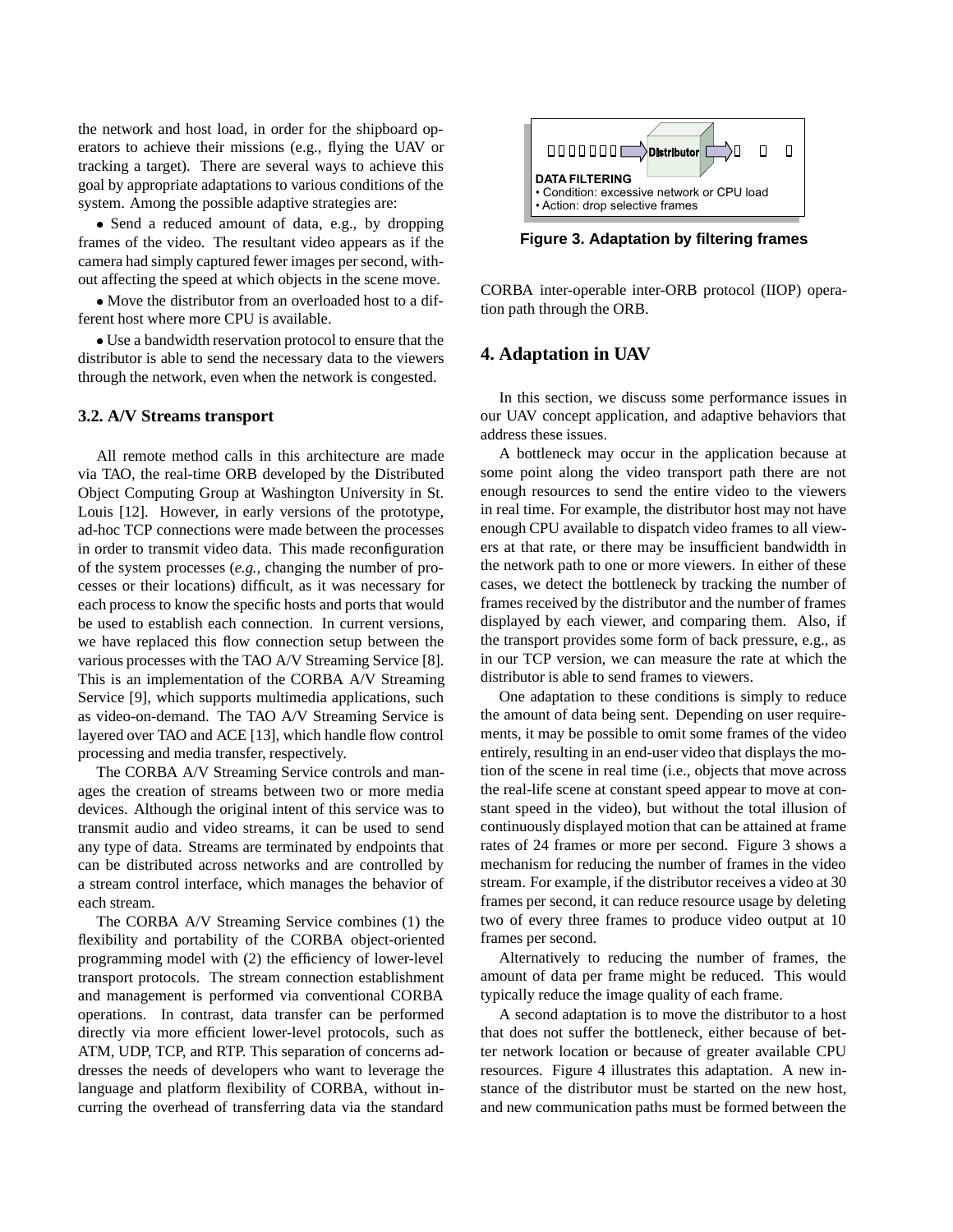

**Figure 4. Adaptation by moving distributor**



**Figure 5. Adaptation by reserving bandwidth**

UAV, the new distributor instance, and the viewer to replace the corresponding paths that led through the old distributor instance. The old distributor can then be halted and its paths torn down.

A third adaptation applies when the bottleneck is due to competing data flows that take up some of the network bandwidth needed by the UAV. This adaptation reserves a certain amount of network bandwidth (using the Resource Reservation Protocol (RSVP)) for the distributor's communication paths so that a sufficient rate of data can be transmitted. Figure 5 illustrates this adaptation.

It is also possible to combine these adaptations in various ways. For example, it might be necessary not only to move the distributor to a new host, but also to send a reduced video flow (e.g., fewer frames) to certain viewers through RSVP-enabled links.

Which adaptations should be used can depend on the mission-critical tasks that each user of the system has to perform. There may be many simultaneous uses of a given video flow that passes through a given distributor, each with a unique set of requirements. For example, the video might be used simultaneously to guide the UAV's flight, to control on-board systems (such as a laser to "paint" a target), or to collect reconnaissance data. Some of these uses may require only a few images per second, others depend critically on getting all video frames sent by the UAV; some may require a high-resolution, wide-angle view, while others need only a part of the image, or lower resolution. Some tasks may have higher priority than others, and so should be the last to suffer degradation of service, and these priorities may change dynamically during a mission. QuO provides the flexibility to accommodate such a diverse set of uses: different sets of requirements can be embodied in different contracts. QuO also provides an interface for a resource manager to control the use of resources by the application; for example, the resource manager can set the value of a special system condition that causes the application to relinquish resources that are needed by other applications in the system.

#### **4.1. Adaptation in a video domain**

At the beginning of Section 4, we presented three adaptive behaviors. Of these behaviors, load balancing and network reservation can be implemented without regard for the details of the video encoding; an alternative encoding can be employed without needing to change these behaviors. The implementation of data filtering to reduce the volume of video data, however, is highly dependent on the video encoding format itself.

In order to perform data filtering in the UAV prototype, we employ the technique of reducing the frame rate transmitted from the distributor to the viewer. Similar techniques can be applied elsewhere in the data path, of course, in particular between the UAV itself and the distributor. (To reduce the quality of the individual frames displayed, it is necessary to trans-code the contents of the frames themselves; tools to perform this task exist but are not yet used in our application). But the frame rate must not be reduced in such a way as to create a "slow motion effect"; that is, a vehicle that crossed the field of view of the UAV camera in 2.5 seconds should cross the application display in 2.5 seconds, and so forth for all other action in the video, in order that the display continue to present a true and up-tothe-moment view from the UAV itself. For the purposes of experiments performed on our prototype, therefore, we assumed that the UAV transmits video data at the rate of 30 frames per second, which is received by the distributor at that rate (when system resources permit), but the distributor implements an adaptive behavior that sends out a smaller number of frames representing the action that occurs during each second. The subset to be sent is selected by *dropping* (eliminating) some frames from the video, and sending out the remaining frames at a reduced rate.

Our options for efficiently dropping frames are limited by the MPEG encoding format. MPEG-1 [1], which we use in this project, utilizes three distinct types of frame. An *I-frame* (standing for "intraframe") is a compressed image of a single frame. A *P-frame* (standing for "predictive") contains only the data necessary to correctly extrapolate an image from a previously-displayed frame (an I-frame or another P-frame, and which may or may not have been the im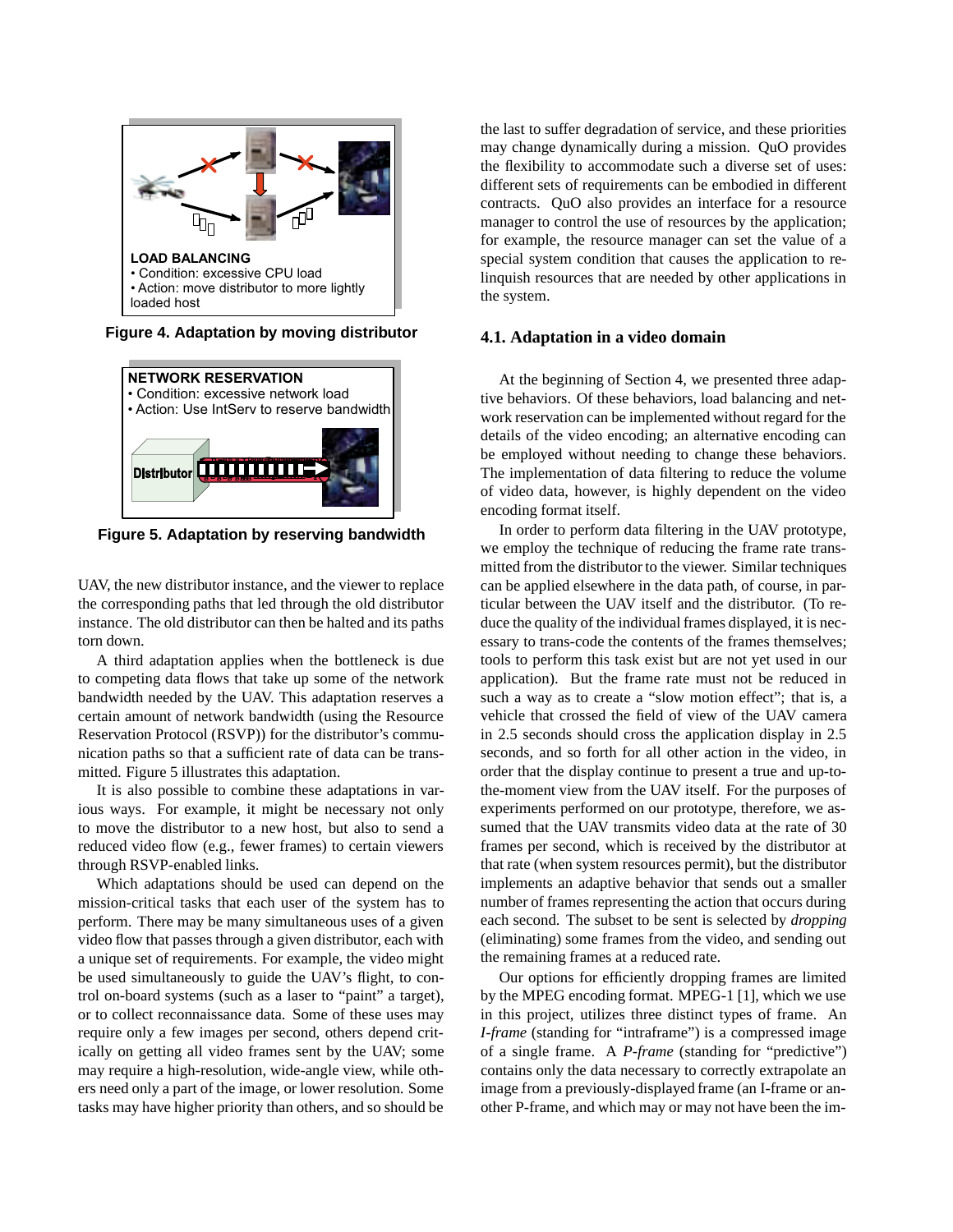mediately preceding frame). A *B-frame* (standing for "bidirectional") requires the images from two other frames (either of which can be an I-frame or a P-frame), one displayed prior to and one displayed after the B-frame. In a typical 30 frame-per-second MPEG encoding, each *group of pictures* (GOP) consists of a single I-frame, four P-frames, and ten B-frames, as shown in Figure 6.



Our adaptation strategies must consider this encoding scheme. For example, if we could simply drop every second frame, we would be left with 15 frames out of every 30, and could send the video at the rate of 15 frames per second without affecting the apparent speed of motion of the scene. (At this rate the human eye would be able to detect a slight flickering or stroboscopic effect as one image was replaced by the next, because the 1/15 second interval between images is a little longer than the threshold for distinguishing successive still images from true continuous change in the scene.) This particular example is impractical in the videos we worked with, however, because some of the frames dropped would have been I-frames, but 16 other consecutive frames (all other frames in the same GOP, and the first two B-frames in the next GOP) depend directly or indirectly on each I-frame, so dropping a single I-frame results in more than 0.5 second of the video being lost.

Further, in support of the application, one of whose requirements is to track moving images as continuously as possible, it is highly desirable to minimize any intervals in the video during which the image remains still. Hence it is not desirable to display, say, the I-frame and eight subsequent frames in a GOP, and drop the remaining six frames. While this scheme incurs the load entailed in transmitting 18 frames per second, it suffers intervals of 7/30 second during which no motion is seen; this is a longer interval than if the video were displayed at a steady rate of only 5 frames per second (6/30 second between frames). From a human-factor point of view, it is desirable that the intervals between the correct display times of frames be as uniform as possible.

Because of these issues and the dependencies between frames, the best frame-dropping protocols drop B-frames when only a few frames are to be dropped (because a missing P-frame implies an interval of at least 1/5 second —six frames— between the correct times of displayed frames). There are 20 B-frames in each second of video, so this technique can bring the sending rate down to 10 frames per second. To drop more frames, P-frames can then be dropped. I-frames should be dropped only if intervals of 1 second or more between images are acceptable.

If each frame in the MPEG format contained a timestamp showing the time at which it is supposed to be displayed (e.g., expressed in milliseconds from the time when the video started), it would be relatively easy to delete frames from the video one at a time without causing jitter (frames displayed sooner or later than the correct time). But the frames do not include such a timestamp, so there are fewer good options for dropping frames. For example, if we were to drop one frame out of every three, we would be left with a video in which, to minimize jitter, some images in a sequence should be displayed 1/30 second after the previous image, and some 1/15 second after. But the typical MPEG video player is designed to read a single frame rate from the sequence header and to display all frames in the sequence at that constant rate; indeed the MPEG format is designed to support nothing more sophisticated.

A technique for "dropping" frames without incurring this display-timing difficulty is to replace B- or P-frames with "dummy" frames rather than dropping them entirely [2]. The dummy frame contains only the minimal information to allow the viewer to display an image similar to the preceding (or following) image, but omits all the new image information that the B- or P-frame itself would have contained; hence this frame is very small, and the bandwidth required to transmit the video is reduced, although not as much as if the frame were eliminated entirely.

For our current implementation we chose to drop frames entirely in such a way that the remaining frames are displayed at a constant rate. This implementation provides us with three different levels of QoS among which to adapt the application, as determined by the frame rate:

 30 frames per second. This is done by transmitting the video intact. When this rate is achieved it represents the highest level of QoS.

 10 frames per second. This is done by dropping all B-frames from the video, and transmitting all the I- and Pframes. At this level of QoS, most perception of motion in the video scene is preserved, but a careful human observer can detect by eye the transitions from one image to the next.

 2 frames per second. This is done by dropping all Pand B-frames from the video, and transmitting all I-frames. At this level of QoS, the image changes frequently enough for some motion to be judged, but finer details of motion (and some very short-lived actions) can be lost entirely.

It is then possible to adaptively switch among these three frame rates by assigning each frame rate to a different region of a QuO contract, and setting the frame-dropping protocol at any given time according to the current region. (We also implemented frame rates of 1 frame per second and slower, but due to their extremely low levels of fidelity we excluded these from our adaptive behaviors.)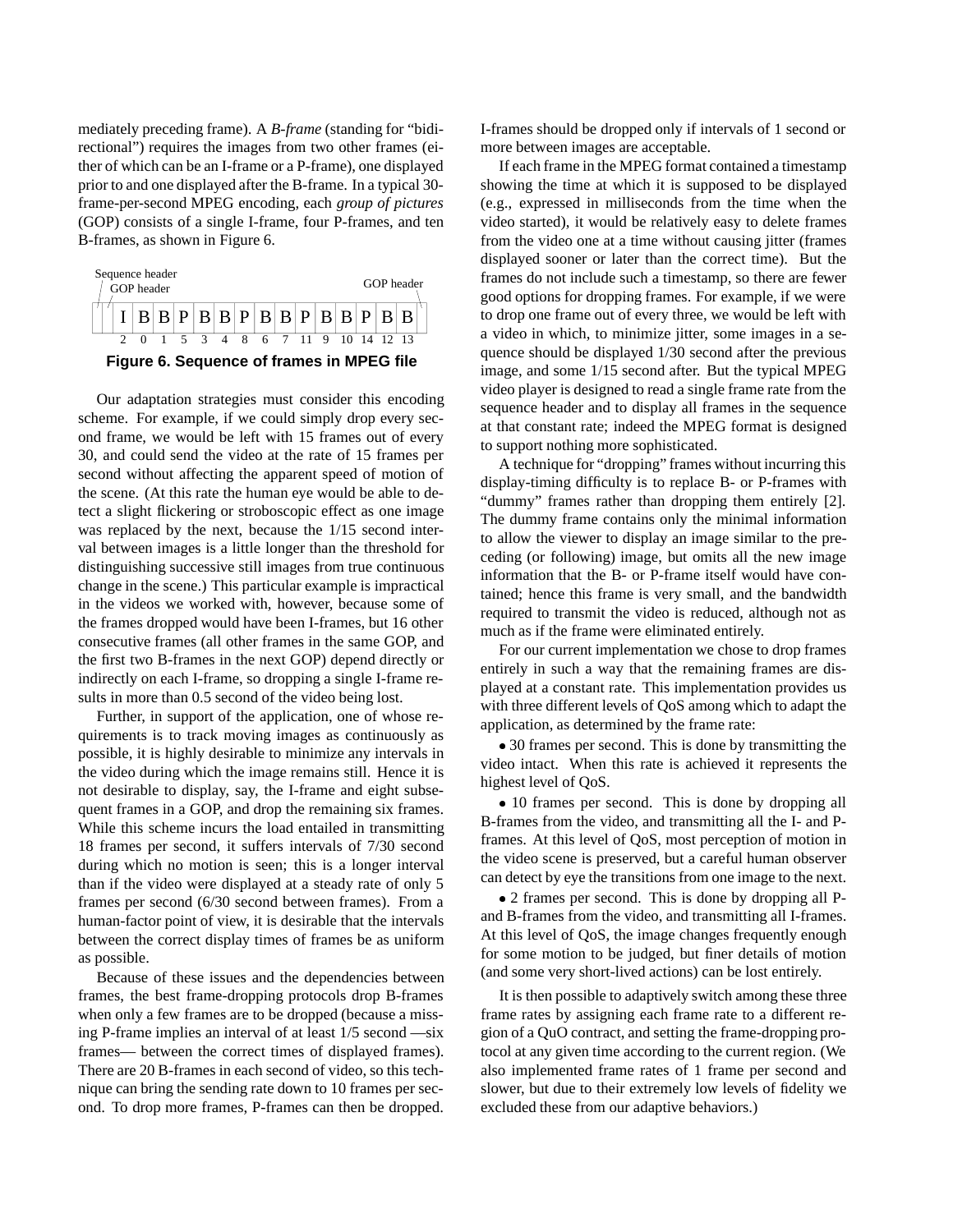In actual MPEG videos we examined, mean sizes of I frames were in the range between 11500 and 14000 bytes, of P frames in the range between 4900 and 7000 bytes, and of B frames in the range between 2900 and 3400 bytes. In the sample video provided by the Navy and selected as the test case for the UAV application, I-frames averaged approximately 13800 bytes, P-frames approximately 5000 bytes, and B-frames approximately 2900 bytes. The approximate size in bits of two average GOPs is therefore

 $(2(13800) + 8(5000) + 20(2900)) \cdot 8 = 1004800$ 

(*i.e.*, near the capacity of a 1.5 Mbit link). This is the bandwidth requirement of sending one second of the video at the full rate of 30 frames per second.

If we drop the rate to 10 frames per second by eliminating the B-frames, the bandwidth required, in bits per second, falls to approximately

$$
(2(13800) + 8(5000)) \cdot 8 = 540800
$$

and if we drop the rate to 2 frames per second by eliminating the P-frames as well, the required bandwidth in bits per second falls to approximately

$$
2(13800) \cdot 8 = 220800.
$$

That is, reducing the frame rate from 30 to 10 (a 67 percent reduction) reduces the bit rate by 46 percent, and reducing the frame rate from 30 to 2 (a 93 percent reduction) reduces the bit rate by 78 percent. These are substantial reductions of bandwidth and other system requirements, so it is not hard to find system conditions under which the full bandwidth is not supportable, but one of the reducedbandwidth adaptations is. The reduction in bit rate is not proportional to the reduction in frame rate, because the frames that must be dropped first are precisely those frames that have the greatest dependency on other frames (and the fewest frames depending on them), and consequently the encoded sizes of these dropped frames are relatively small. On the other hand, reduction in the perceived value of the reduced-frame-rate display to a human viewer also is not proportional to the reduction in frame rate, judging from the informal reactions of people who have watched demonstrations of the application adapting.

# **4.2 QuO Contract**

Figure 7 shows a QuO contract that adapts the distributor to available resources by increasing or decreasing the rate at which frames are transmitted to viewers. We show it to illustrate the high-level adaptation-oriented abstraction that QuO provides, and to illustrate the isolation of these adaptive behavior aspects from the rest of the code. This contract is substantially similar to the one used in the prototype, but

```
contract UAVdistrib (
  syscond quo::ValueSC timeInRegion,
  syscond quo::ValueSC actualFrameRate,
  callback InstrCallback instrControl,
  callback SourceCtrlCallback sourceControl)
{
  region NormalLoad (actualFrameRate >= 27)
   { }
  region HighLoad ((actualFrameRate < 27 and
                    actualFrameRate >= 8))
    {
      state Duty until (timeInRegion >= 3)
                 (timeInRegion >= 30 -> Test)
        { }
      state Test until (timeInRegion >= 3)
                 (true -> Duty)
        { }
      transition any->Duty {
        sourceControl.setFrameRate(10);
        timeInRegion.longValue(0); }
      transition any->Test {
        sourceControl.setFrameRate(30);
        timeInRegion.longValue(0); }
   }
  region ExcessLoad (actualFrameRate < 8)
    {
      state Duty until (timeInRegion >= 3)
                 (timeInRegion >= 30 -> Test)
        { }
      state Test until (timeInRegion >= 3)
                 (true -> Duty)
        { }
      transition any->Duty {
        sourceControl.setFrameRate(2);
        timeInRegion.longValue(0); }
      transition any->Test {
        sourceControl.setFrameRate(10);
        timeInRegion.longValue(0); }
    }
  transition any->NormalLoad {
    instrControl.setRegion("NormalLoad");
    sourceControl.setFrameRate(30); }
  transition any->HighLoad {
   instrControl.setRegion ("HighLoad"); }
  transition any->ExcessLoad {
    instrControl.setRegion ("ExcessLoad"); }
};
```


with certain details of syntax and non-essential functionality elided in order to fit it legibly within a single column of text. The contract divides the operational conditions of the distributor into three QuO regions:

 **NormalLoad:** Entered when resources are adequate to transmit the video to the viewers at the full bit rate. In this region, the distributor sends 30 frames per second.

 **HighLoad:** Entered when there are not adequate resources to transmit the video at the full bit rate. In this region, the distributor sends 10 frames per second. Intermediate frames of the video are dropped so that the remaining frames, displayed at the rate of 10 per second, depict normal-speed motion.

 **ExcessLoad:** Entered when there are not adequate resources to transmit the video even at the reduced bit rate required for 10 frames per second. In this region, the distributor sends 2 frames per second, again dropping intermediate frames in order to preserve the speed of motion.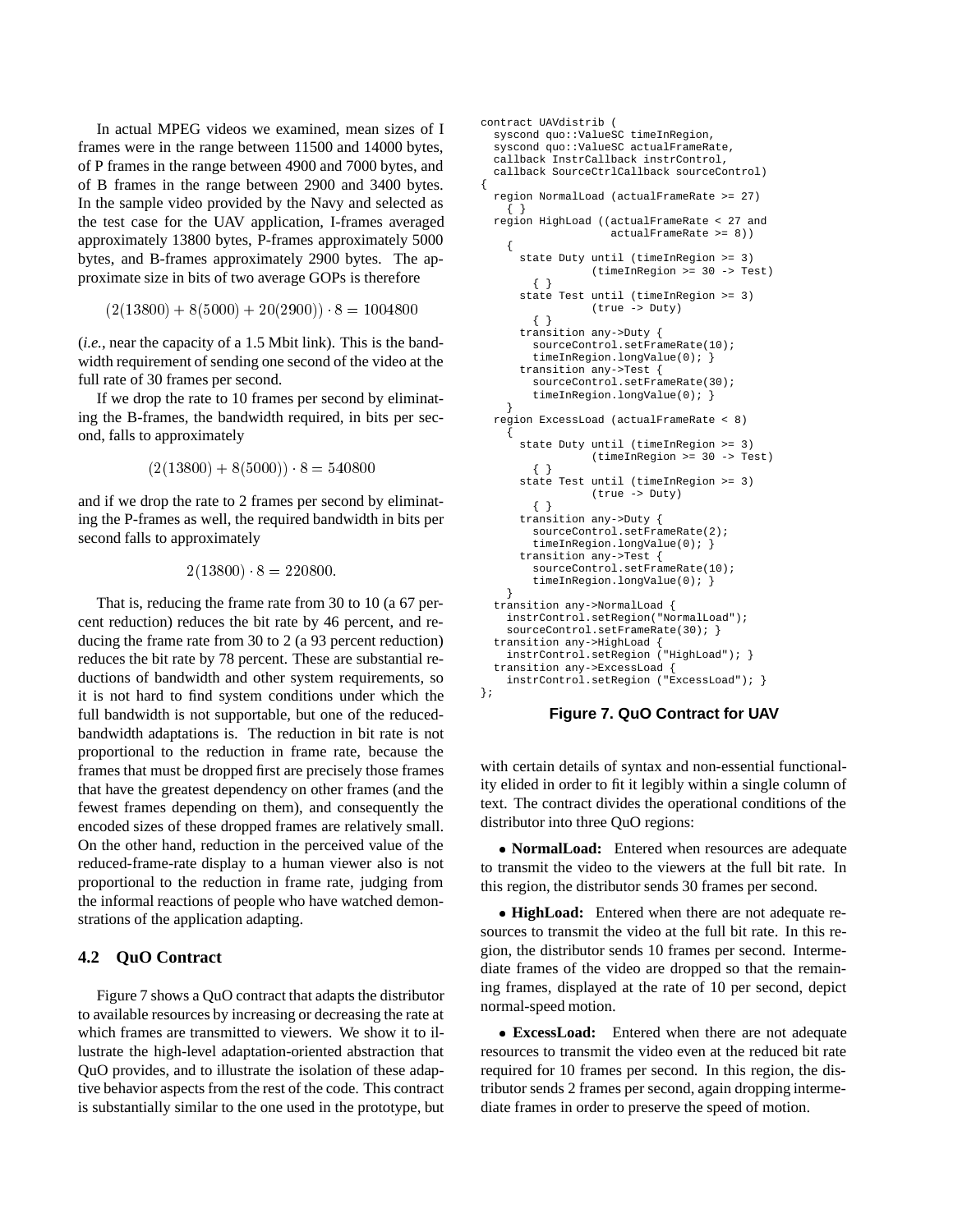This contract communicates with the rest of the system in several ways. First, the system condition object actualFrameRate is set periodically by the distributor; its value is the actual number of frames sent in the previous second. The contract uses this system condition to gauge the amount of data that the distributor has resources to send. This particular measurement is quite general-purpose; whether the restricted resource is bandwidth, CPU, or an I/O device, to the extent that this restriction affects the ability of the distributor to transmit video at its desired frame rate, the deficiency will be detected in the form of a reduced actual frame rate. The prototype implementation averages the rate over a period of one second; a shorter period may be practical, but the rate must be averaged over some period in order to be measurable and accurate. An alternative that might provide quicker reaction is to monitor more basic system conditions such as processor load and network load, and to *predict* when the achievable frame rate is likely to be reduced rather than merely *observing* it, but such schemes entail tradeoffs, such as the greater complexity of calibrating the predictions, and the failure to detect performance problems caused by conditions that are not measured.

A disadvantage of estimating the capacity to send frames by measuring only the frames actually sent is that it is difficult to detect when there is excess capacity (and when the frame rate might safely be increased). This contract addresses this problem by occasionally attempting to send the video flow at the next higher frame rate from its current setting. The frequency and duration of these "tests" is controlled by a state machine within the current region, which alternates between the Duty and Test states at certain intervals of time. The time in any state is measured by the system condition timeInRegion, which is set to zero every time there is a state transition and is thereafter incremented once per second.

Based on the value of actualFrameRate, then, the contract selects the correct region from among Normal-Load, HighLoad, and ExcessLoad, which in turn controls the frame rate via execution of the sourceControl.setFrameRate callback, which is called on transition to the NormalLoad region or to the Duty states of the other two regions. Then, if the contract is in a Duty state, after the value of timeInRegion passes a predetermined threshold the contract will transition to the Test state for a few seconds, at which time it sets a higher frame rate. The **until** clause of each state prevents any transitions out of that state for a few seconds, ensuring that a stable measurement of the new achievable frame rate is made; at the end of this time, if the test succeeds (that is, if the actual frame rate is observed to be at the requested rate) a contract reevaluation results in a change of regions. Otherwise, the contract begins a new Duty cycle in the same region (unless, of course, insufficient resources for the HighLoad region force a transition down to the ExcessLoad region).

The instrControl callback enables the contract to communicate with a resource manager that monitors and controls the resource usage and location of application processes. We installed the prototype in an environment controlled by such a resource manager. The transition into the ExcessLoad region caused the contract to execute the code in transition any->ExcessLoad, which in turn transmitted an indicator of the region to the resource manager. The resource manager then restarted the distributor on a different host where more resources were available.

# **5. Results**

#### **5.1. Adaptation controls latency**

We performed experiments to test the effectiveness of our adaptive behavior in the UAV application. We ran the three stages on three Linux boxes, each with a 200MHz processor and 128MB of memory. The video transport was TCP sockets.

At time  $t = 0$ , the distributor started. Shortly after this, the video began to flow. At  $t = 60$  seconds,  $t = 62$  seconds, and  $t = 64$  seconds, we started three load-simulating processes on the same host as the distributor, each attempting to use 20 percent of the maximum processing load (a total of 60 percent additional processing load). This reduced the distributor's share of processing power below what it needed to transmit video at 30 frames per second. At  $t = 124$  seconds, we removed the load. At time  $t = 300$ seconds (approximately), the experiment terminated. The basic premise is that the full load was applied for a duration of one minute, starting after the pipeline had had time to "settle in," and ending a few minutes before the end of measurement so we could observe any trailing effects.

This scenario was run twice, once without QuO attached and without any adaptation (the control case) and once with a QuO contract causing adaptation (the experimental case). For the purposes of this experiment, the only adaptation enabled was to reduce bandwidth by dropping frames.

Figure 8 shows the effect of the increased load on the latency of the video stream. In this graph, the x-axis represents the passage of time in seconds from the start of the video and the <sup>y</sup>-axis represents the "lateness" of each image in seconds, i.e., the additional latency (in delivery to the viewer) caused by the system load. That is, if all images were delivered with the same latency, the graph would be a constant zero. The label "Load" indicates the period of time during which there was contention for the processor. Without QuO adaptation, the video images fall progressively further behind starting when the contention first occurs, and the video does not fully recover until some time after the contention disappears.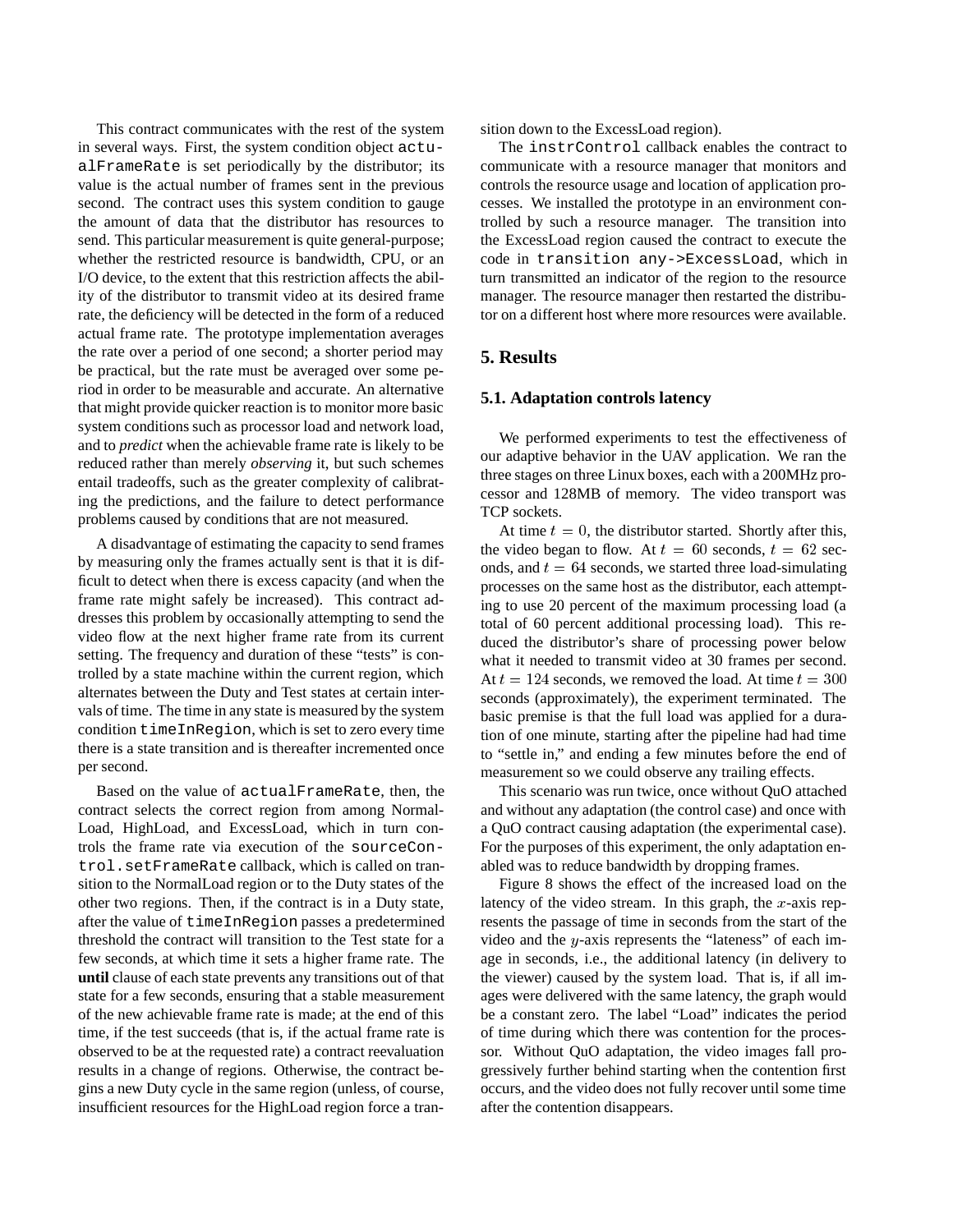

**Figure 8. Effect of adaptation on latency**

| Adaptation       | Lateness (sec) |              |
|------------------|----------------|--------------|
|                  |                | Mean Maximum |
| No (without QuO) | 5.400          | 32.696       |
|                  |                |              |

**Table 1. Mean and maximum frame lateness**

Table 1 summarizes these results. The lateness values in all these figures are based on the timing of the I frames, which occur 2 times per second and (ideally) are not biased between non-adaptive and adaptive cases since our adaptations never drop I frames. (We also obtained numbers for all frames, and they are similar to these.) Lateness for each frame was calculated by counting the I frames seen so far and computing how long it should have taken to get to the nth frame. The maximum lateness, then, is the greatest delay between the time we expected a frame to be displayed and the time that frame actually was displayed. The mean lateness is dependent on the period over which it was averaged (in this case, five minutes), but assuming the same period is used in all cases, the mean lateness is a legitimate figure of merit, with lower values representing better performance.

The outcome of this experiment demonstrated that adaptation leads to improved performance of the application. The added latency caused by adverse system conditions (in this case, excessive CPU load) occurs in a sharply reduced magnitude and duration when adaptation is enabled, and the video image is continuously usable for its intended realtime purpose despite the fluctuation.

#### **5.2. Software engineering with QuO**

The effectiveness of QuO as a software engineering framework is exemplified in Table 2. In this table, "display time of frames" refers to issues concerning the rate at which frames are displayed. These issues arose because the viewer implementation we used mixed QoS concerns in an ad-hoc fashion with application function code. Because of this manual tangling of concerns, the code was unneces-

| <b>Property Adapted</b>   | <b>Coding Method</b> | Time to develop      |
|---------------------------|----------------------|----------------------|
| Display time<br>of frames | Ad hoc               | Months<br>(or never) |
| Transmission<br>load      | QuO                  | Hours                |

**Table 2. Impact of QuO framework on development time**

sarily complex and it was difficult to modify or even fully understand its behavior. Adaptation of the program to new performance criteria (i.e., fast local decoding and display hardware but variable quality of video input, as opposed to its original domain in which the video input was of uniform quality but decoding and display could suffer delays) required an unacceptably high investment of effort by programmers. On the other hand, changing the parameters of behaviors controlled by QuO often took only minutes (for a simple change in, say, a threshold value) to a day (for more substantial changes in behaviors exhibited).

# **6. Related work**

Hemy *et al.* present an adaptive MPEG transmission application that also does frame-dropping, but in a slightly different way [2]. Where we delete frames entirely, they insert "dummy" frames into the MPEG flow in order to replace the dropped frames. In this way they achieve most of the possible reduction in bandwidth without changing the frame rate used by the viewer (although the rate of sending new images is reduced by the same factor as in the UAV prototype).

The *Agilos* middleware project implements a hierarchical adaptive QoS control architecture [4], similar to QuO in some ways. However, QuO supports application-specific, local adaptation as well as cooperative adaptation across applications using shared system condition objects, contracts, and resource or property managers. In contrast, Agilos supports a global, control-theoretic mechanism incorporating all applications in an environment, including possibly unrelated applications, for application-neutral resource control.

# **7. Future work**

We are currently implementing bandwidth reservation for the MPEG flows over A/V Streams, including developing QuO contracts for the UAV that use the full set of adaptations described in Section 4. This will allow us to test UAV adaptation under conditions in which multiple system conditions (such as CPU load and network congestion) vary independently, and in which multiple adaptive strategies (such as bandwidth reservation and frame dropping) may be combined.